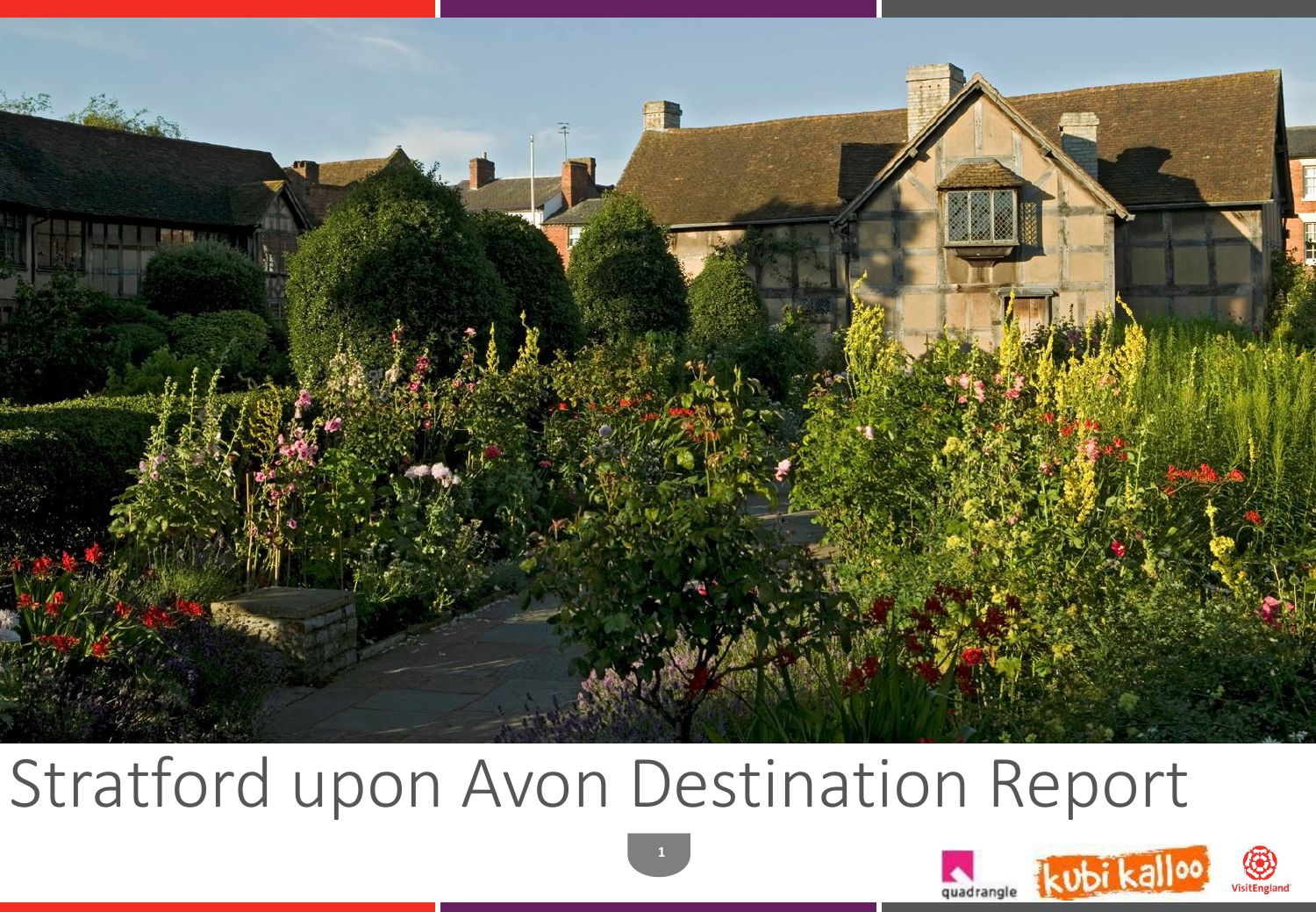### Background, sample, and scope of report

- Since April 2015, the national tourist boards of VisitEngland, VisitScotland and Visit Wales have been tracking visitor perceptions of holiday destinations across GB in a continuous weekly tracking study
- In early 2018, VisitEngland commissioned the production of several destination summary reports, drawing on the findings from the continuous tracking data, for all destinations where sample sizes were sufficiently robust
- The sample base for the study is GB holiday takers those who have taken a GB break in the past 12 months or are expecting to in the next 12 months
- Data in this report is from April 2015 January 2018
- This report provides insights into:
	- **Visitation loyalty**  the proportion of people considered as loyal, considerers, or rejecters of the destination based on their behaviours and attitudes (amongst all GB holiday takers, including visitors and non-visitors); satisfaction and likelihood to revisit (amongst visitors only - those whose most recent GB holiday was to the destination in this report)
	- **Satisfaction** how people rate their satisfaction with the destination on a range of attributes (amongst visitors only - those whose most recent GB holiday was to the destination in this report)
	- **Perceptions** which imagery and word statements people associate with the destination (amongst all GB holiday takers, including visitors and non-visitors)
- A destination type average (city / large town; small town; seaside resort / town; rural / countryside) and a GB national average is given to provide a point of comparison for results. Averages are calculated from all of the destinations asked about in the study.
- Significant differences are indicated by a **black↑**/orange↓ arrow against the destination type average and a **blue↑**/**red↓** arrow against the GB average
- For detail on the question wording and methods used to arrive at the data for each measure, please see slides 6-7



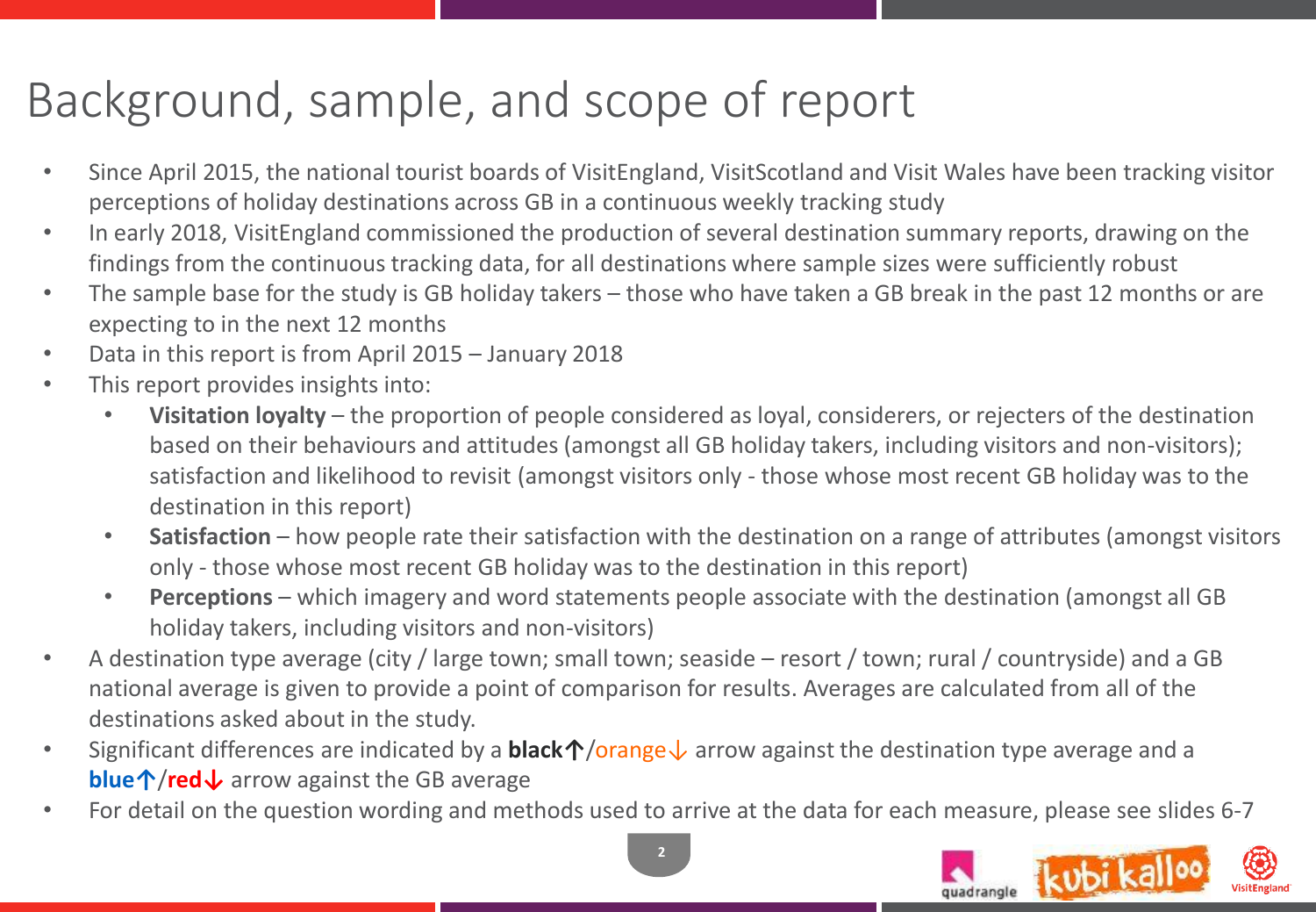## Consideration, Satisfaction & Intention to Visit

| <b>Loyalty Ladder</b>                                                                                               | <b>Stratford upon Avon</b><br>destination average | Small town* | <b>Great Britain destination</b><br>average* |  |
|---------------------------------------------------------------------------------------------------------------------|---------------------------------------------------|-------------|----------------------------------------------|--|
| Loyal<br>(I often/sometimes take holidays there and intended to in the<br>next year/couple of years)                | 13%                                               | 20%         | 17%                                          |  |
| <b>Considerers</b><br>(I have been/never been to this destination before but would<br>like to in the future)        | 54%                                               | 47%         | 48%                                          |  |
| <b>Rejecters</b><br>(I have been/never been to this destination before and am<br>not likely to do so in the future) | 26%                                               | 24%         | 25%                                          |  |
| Satisfaction                                                                                                        | 55%                                               | 44%         | 49%                                          |  |
| Likelihood to revisit                                                                                               | 8.2                                               | 8.1         | 8.4                                          |  |
| Base n=                                                                                                             | 1159/135                                          | 4050        | 20558                                        |  |

Base: Stratford upon Avon reduced destination list n=1159 / Stratford upon Avon most recently visited destination n=135

**3**





Question name: See slide 6 \* Averages taken manually from summing each destination, not via nett.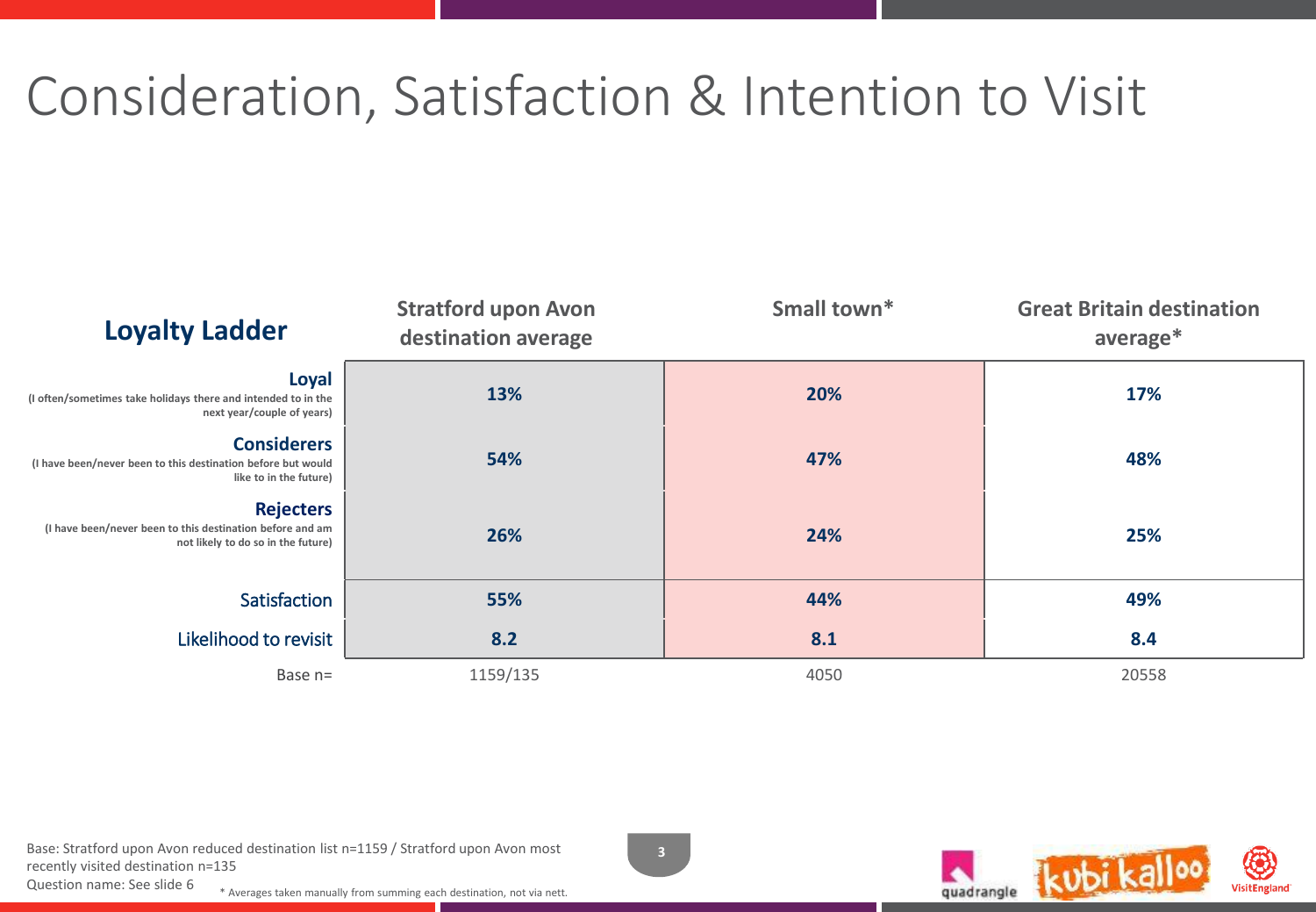#### Destination Attribute Satisfaction – Among visitors to Stratford upon Avon

| <b>Destination attributes difference analysis</b>                             | <b>Small town</b> | <b>GB</b> |     |     |
|-------------------------------------------------------------------------------|-------------------|-----------|-----|-----|
| Its history and heritage (famous buildings, castles, monuments)               | 88%               | ተ ተ       | 71% | 71% |
| The range of attractions and things to do                                     | 79%               | <b>11</b> | 63% | 68% |
| Offering a distinctive, authentic experience                                  | 78%               | <b>11</b> | 66% | 69% |
| Being welcoming and friendly                                                  | 77%               |           | 74% | 74% |
| The availability of information about the destination before you get<br>there | 76%<br>1          |           | 66% | 69% |
| The quality of accommodation options                                          | 76%<br>个          |           | 68% | 72% |
| The availability of information about the destination once you're there       | 76%<br>个          |           | 66% | 69% |
| The ease of getting around the destination                                    | 76% 个             |           | 67% | 70% |
| The customer service given                                                    | 75%               |           | 68% | 69% |
| The quality of food & drink                                                   | 74%               |           | 71% | 73% |
| Its overall value for money                                                   | 67%               |           | 63% | 64% |
| The ease of getting to the destination                                        | 66%               |           | 64% | 67% |
| The availability of individual/independent local shops                        | 64%               |           | 65% | 62% |

Base: Stratford upon Avon n=135, Small town=4050, GB n=20558 Question name: See slide 7



Significant differences will be indicated by a **black↑**/orange↓ arrow against small town destinations and a **blue↑**/**red↓** against GB

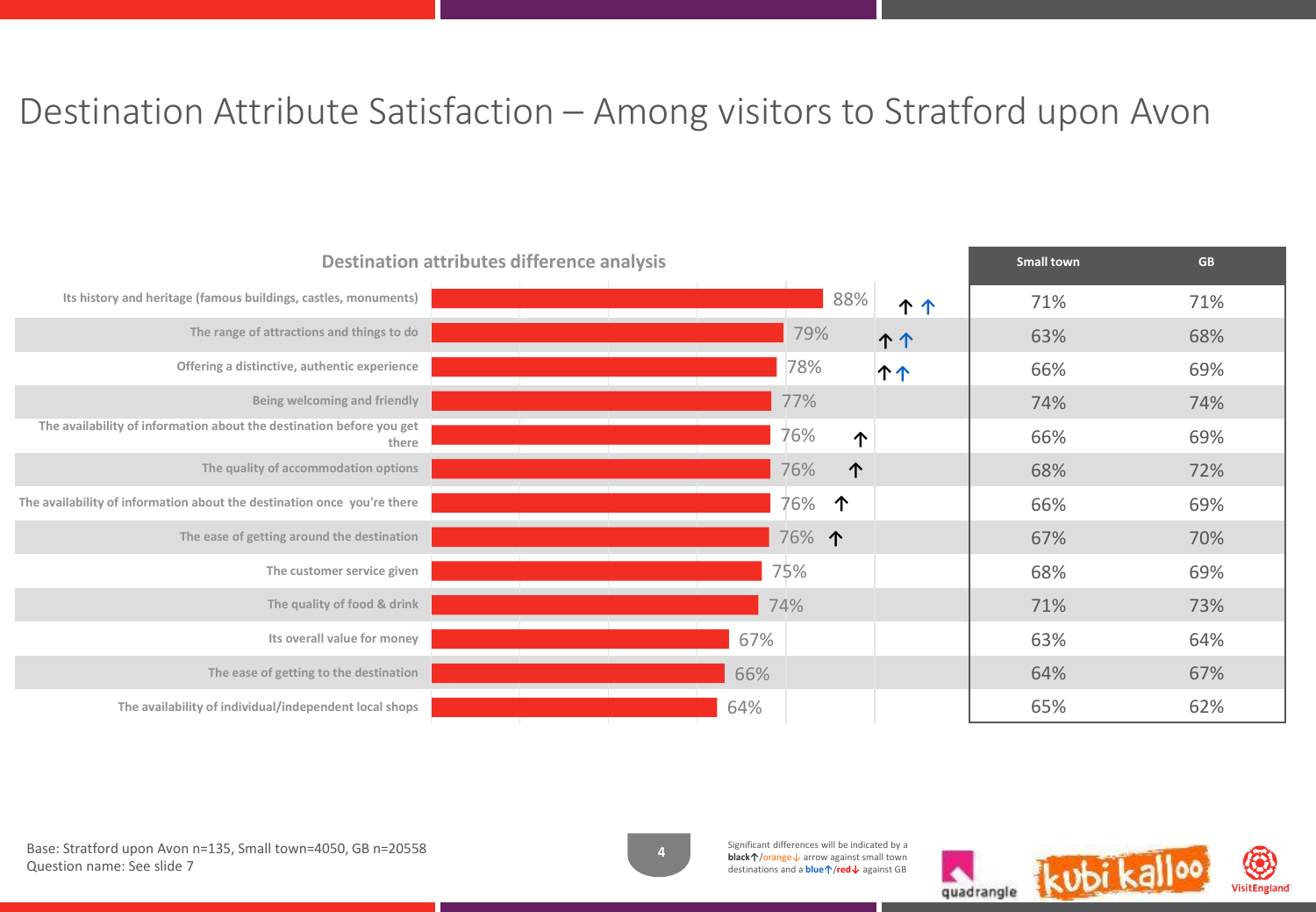### Destination Attribute Perception - Among GB Holiday Makers

These questions ask how destinations are perceived generally, not how each was rated on a recent trip. The question is asked of visitors and non-visitors.





Base: Stratford upon Avon n=522, GB n=20558 Question name: See slide 7

Significant differences will be indicated by a **black↑/orange↓** arrow against small town destinations and a **blue↑**/**red↓** against GB



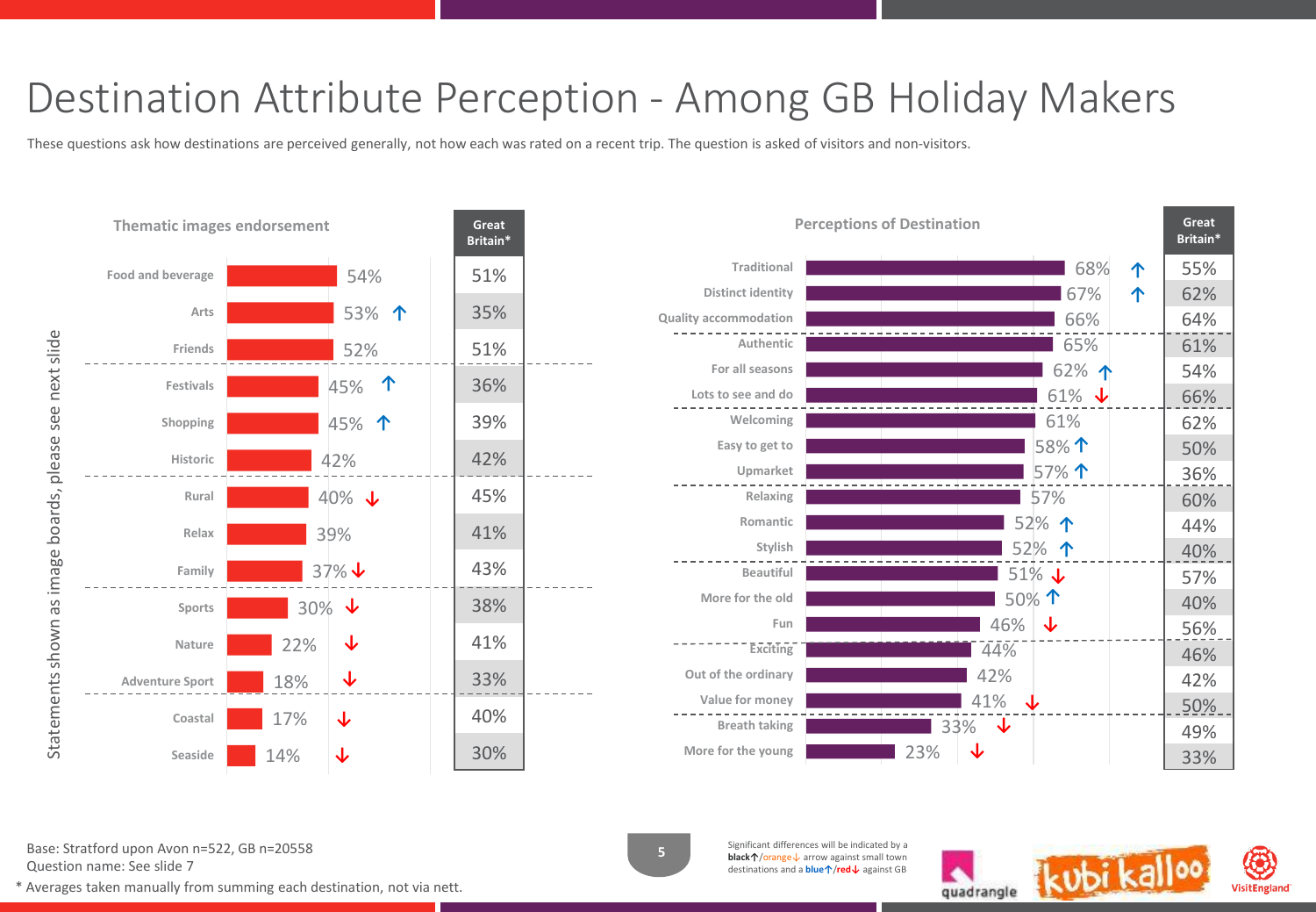### How results are calculated  $(1)$  – Consideration, satisfaction & intention to visit

• Data for the proportion of respondents classified as 'loyal', 'considerers', and 'rejecters' is drawn from the following question, which each respondent is asked about for 4 GB destinations at random (whether they have previously visited the destination before or not)

*"Now thinking about regions or places within the UK. For each, please indicate which ONE statement most applies?"*

*(1) I often take short breaks or holidays there and intend to do so again within the next year*

- *(2) I sometimes take short breaks or holidays there and intend to do so again in the next couple of years*
- *(3) I have taken a short break or holiday there once or twice before and might do so again*

*(4) I have never been on a holiday or short break there but would like to*

*(5) I have taken a short break or holiday there before, but am unlikely to do so again*

*(6) I have never taken a short break or holiday there before and am not likely to in the future*

*(7) I don't know this destination/ cannot answer the question*

- Each respondent is classified as follows: Codes 1, 2 = 'Loyal'; Codes 3, 4 = 'Considerer'; Codes 5, 6 = 'Rejecter'
- Satisfaction data is drawn from the following question which is asked only to those who's most recent GB holiday was to the destination in this report

"Thinking of this most recent trip, how would you rate your experience of [destination] overall in terms of a holiday or short-break? Provide us with an overall score where 10 is excellent and 1 is not good at all."

- The satisfaction percentage corresponds to the proportion of respondents selecting the top two box (9 or 10 on the scale)
- Data for likelihood to revisit is drawn from the following question, which is asked only to those who's most recently GB holiday was to the destination in this report

"And now, thinking about the future, please use the scale to indicate how likely you are to visit [destination] again" (Respondents are presented with a 10 point scale where 10 is definitely will visit and 1 is will definitely will not visit')

• The likelihood to revisit value corresponds to the average score from responses to the question